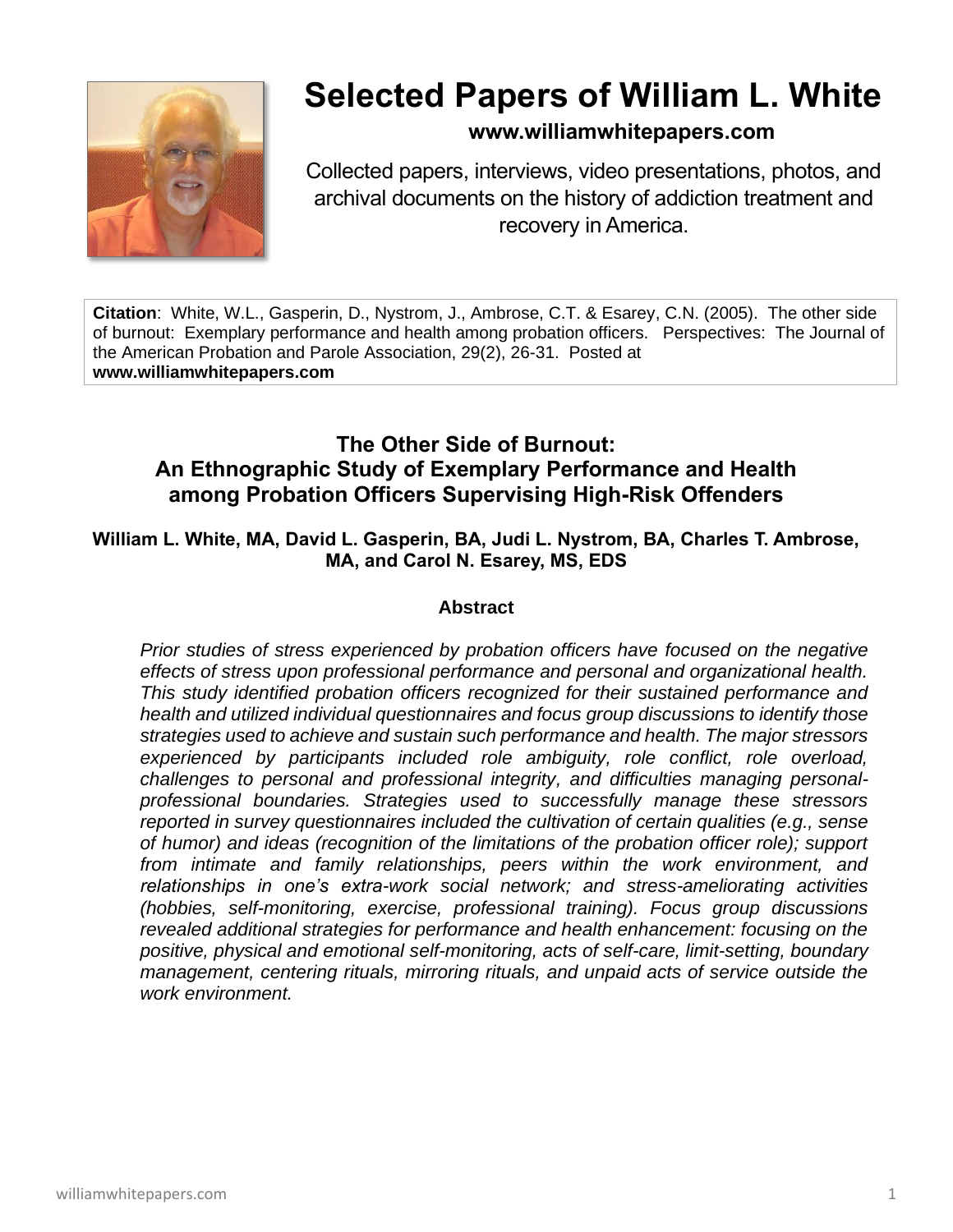#### **The Other Side of Burnout: An Ethnographic Study of Exemplary Performance and Health among Probation Officers Supervising High-Risk DUI Offenders**

#### **Introduction**

Probation officers play an ever-larger role in the American criminal-justice system, but this role entails exposure to stressors that can erode professional performance and personal health (Whitehead & Lindquist, 1985). Research on probation officer stress is meager compared to research on stress in other roles in the criminal justice system (e.g., police officers, correctional officers), but existing studies confirm that probation officers experience role ambiguity and role conflict, role safety concerns, low pay and promotional opportunities, excessive paperwork, lack of administrative/supervisory support, and lack of participation in organizational decision-making (Whitehead, 1985; Whitehead & Linquist, 1985; Brown, 1987; Holgate & Clegg, 1991; Lindner & Koehler, 1992; Linder & Del Castillo, 1994; Lindner & Bonn, 1996; Whitehead, 1987; Whisler, 1994; Slate, Wells, & Johnson, 2003). Probation officers experience added pressure when the decisions they make or fail to make affect public safety via injury to others from acts of violence, e.g., assault or alcohol and other drug-related crashes caused by those they supervise. Prolonged exposure to such stressors in the absence of stressmediating supports can lead to stress-related health problems, excessive behaviors (e.g., risktaking behavior), emotional problems, disengagement from or over-involvement in professional and personal relationships, and changes in basic values (e.g., cynicism) (White, 1997; Curtis, Reese, & Cone, 1990). At an organizational level such stressors contribute to job dissatisfaction, interpersonal and inter-unit conflict, and officer turnover (Simmons, Cochran, & Blount, 1997). The deterioration of personal and professional functioning resulting from prolonged contact with high-stress work environments has been described as "burnout" (Maslach, 1982), "compassion fatigue" (Figley, 1995), and "secondary traumatic stress" (Stamm, 1995).

Studies to date of probation officer stress have focused on the negative effects of stress on the individual officer and the health of the organization and have sought to extract proactive strategies to ameliorate professional stress. The current study utilizes a quite different approach. Over the years the authors have been struck by the existence of officers who, while experiencing the same stressors as their peers, maintain a remarkably high level of professional performance and personal health. Our goal in this study was to identify a group of such long-tenured superperformers and see what could be learned about how they managed the stressors of probation work in such an exemplary manner. Because of our concurrent involvement in multiple projects involving probation supervision of DUI offenders, we were also interested in studying superperformers whose caseloads included DUI and other high-risk offenders. It is our hope that this brief qualitative study of a small sample of high-functioning probation officers will stimulate additional studies of exemplary performance and health in the criminal justice system.

#### **Methodology**

The chief probation officers or supervisors in fifteen county-probation departments in Illinois were contacted by the Administrative Office of the Illinois Courts (AOIC) to solicit their interest in a study of exemplary performance among probation officers. All agreed to allow an officer selected by the AOIC to participate in the study. The fifteen county-probation offices included urban, suburban, and rural settings and spanned offices of varying size (from two to 124 probation officers). The officers chosen for inclusion in the study were selected by the two senior staff of AOIC responsible for monitoring probation departments in the state of Illinois. The AOIC monitors were in a unique position to nominate participants due to the longevity of their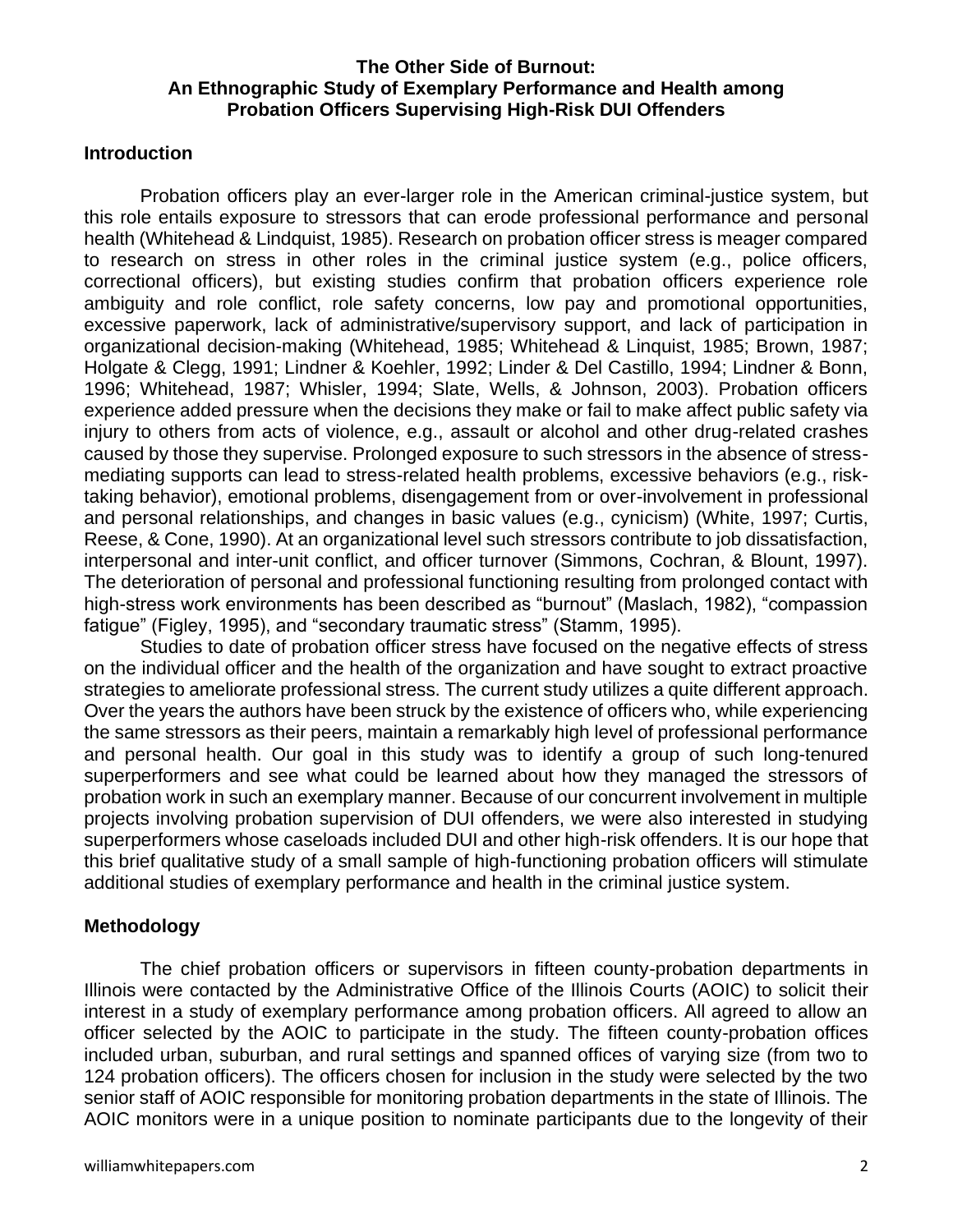direct work with these departments and their probation officers. Five criteria were used to select participants for study recruitment:

- 1) Longevity (at least three years' tenure as a probation officer)
- 2) A caseload that included offenders arrested two or more times for driving under the influence of alcohol or supervision of such cases
- 3) Exemplary performance (a sustained, high level of professional performance)
- 4) Positiveness (an attitude of optimism that has exerted a positive influence on probationers and professional peers)
- 5) Personal health (sustained physical, emotional, and relational health over the span of his or her career).

All fifteen individuals nominated were contacted in June/July of 2004 and consented to participate in the study. Participation in the study involved completion of an individual questionnaire (See Appendix A) and participation in a regional focus group. Fourteen of the fifteen people nominated completed the questionnaire and participated in a focus group. The age range of participants was 31 to 61 years with a mean of 42.2 years. The sample was 14% male and 86% female. Participants varied in years of probation experience (3 to 26 years with a mean of 12.9 years) and worked in different demographic settings: 64% rural, 21% suburban, and 15% urban. Seventy-nine percent of participants had completed a bachelor's degree and 21% had a master's degree. The range of DUI cases within the caseloads of participants ranged from 3% to 100%, with a mean of 21.1%.

The individual questionnaire completed by each participant included a demographic profile (age, gender, ethnicity, education, occupation) and open-ended questions about his or her experience as a probation officer, philosophy of probation work, and strategies utilized to maintain a positive approach to his or her work. The questionnaire also contained a list of professional and personal activities that participants rated as to their importance in their sustained performance and health.

Each person selected for the study also participated in one of four regional focus groups after completing the individual questionnaire. The focus groups were conducted in August 2004 and were facilitated by field coordinators of the Administrative Office of the Illinois Courts and by research staff from the Institute for Legal and Policy Studies at the University of Illinois-Springfield. Probation officers in the study were not paid for their participation but were reimbursed for travel expenses to attend the focus groups. Each focus group included an average of three to four participants, lasted approximately two hours, and addressed the following eight questions:

- 1. What characteristics distinguish the best probation officers?
- 2. What are the major stressors of working as a probation officer?
- 3. What special stressors exist in the supervision of high-risk DUI offenders?
- 4. How would you characterize the personal and professional self-care of most probation officers?
- 5. What special obstacles to professional and personal self-care exist for probation officers?
- 6. What strategies or techniques have you found to be most beneficial in terms of your own personal and professional self-care?
- 7. What advice would you give a new probation officer about how to be a good probation officer while maintaining his or her personal health?
- 8. What could the Administrative Office of the Illinois Courts and local probation departments do that would enhance the personal and professional self-care of probation officers?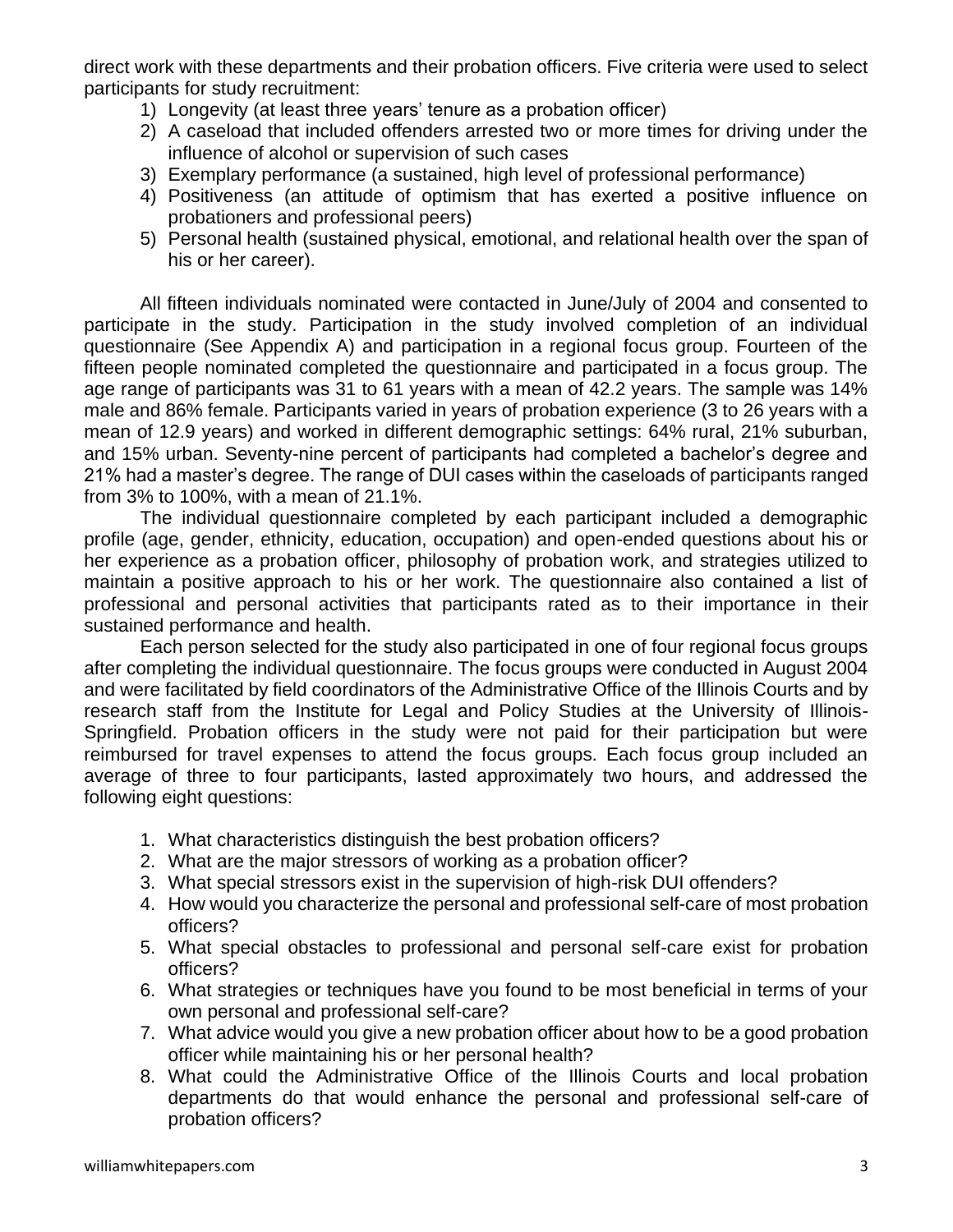Responses on the individual questionnaires were analyzed, and focus group interviews were transcribed (without names of participants) and analyzed for dominant themes and recommendations. The study design and informed-consent process was reviewed and approved by the Human Subjects Review Board of the University of Illinois-Springfield.

## **Results**

The study findings are presented in five topical areas: traits linked to exemplary performance of probation officers, stressors of probation work, stressors unique to managing high-risk offenders, obstacles to professional self-care by probation officers, personal strategies for ameliorating stress and optimizing performance, and organizational strategies to enhance probation officer health and performance.

Professional Traits Linked to Exemplary Performance The stress in any occupational role is fundamentally a function of role-person match—the congruence between the demands of a particular role and the nature of the knowledge, skill, and temperament each individual brings to that role (White, 1997). When asked what characteristics were most crucial for exemplary performance by probation officers, respondents expressed a high degree of unanimity. First, they felt that preoccupation with financial wealth, public or professional recognition, and rapid career advancement were disqualifying factors due to the modest salaries of most probation officers, the public invisibility of the day-to-day work of the probation officer, and the limited feedback and career-advancement potential in most probation departments. Failure by many to recognize the nature of the probation officer role as a career choice was perceived as a potential source of stress and discontent. Second, they reported that the following characteristics were most important to prolonged success as a probation officer: maturity, tolerance, openmindedness, flexibility, technical competence, self-confidence, patience, integrity, honesty, humor, and humility. When asked to describe the core values that guided their work as a probation officer, participant responses clustered similarly around the values of honesty, integrity, and respect. Focus group discussions centered on the need for compassion, the importance of a commitment to facilitating change in people's lives, and an understanding of how such change occurs. The ability to see the person beyond the offense was seen as crucial to effective probation work. Exemplary performance is built on an empathic recognition that, given different circumstances, the probation officer could be sitting in the probationer's seat. Considerable attention was also given to the ability to respond to the multiple role demands of probation work—demands in relationships with probationers, in relationships within the probation department and the larger court system, and in relationships with allied professionals and the public.

Probation Stressors Data from this study revealed three core stressors of probation work. The first stressor noted in the individual and group responses involved the role ambiguity and role conflict that is an inherent part of probation work. Respondents talked at length about the tension between their responsibilities to the courts and the public (monitoring and enforcement functions) versus their responsibilities to offenders (helping functions). The challenge of exemplary performance in probation work is the effective integration of these two quite different and potentially conflicting roles. This challenge is intensified by widely varying philosophies inside the criminal justice system and within probation departments regarding the ideal role of the probation officer. Probation officers are caught in the middle of cyclical philosophies of rehabilitation (the probation officer as a specialized social worker) and philosophies of "trail 'em, nail 'em, and jail 'em" (the probation officer as a specialized law-enforcement officer). This tension between these enforcement and rehabilitation functions leaves probation officers open to second-guessing and criticism. As one officer noted,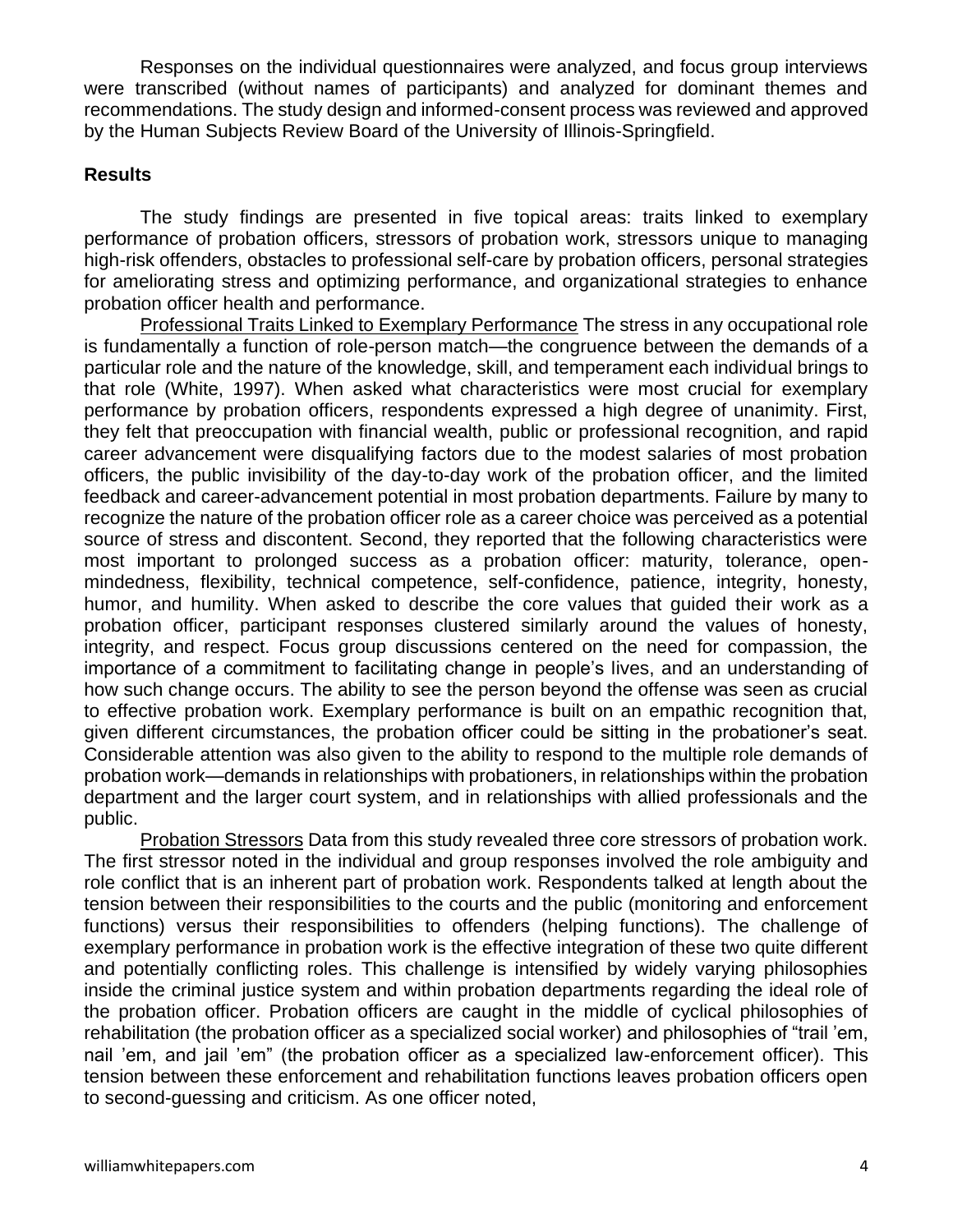*You feel the strain between the need for firmness and the need for flexibility.* [As a probation officer] *you need to know when to be authoritarian and when to hold back a bit*  longer and let your client work something through. We operate with the constant *awareness that we can be criticized for being too harsh or too lax in the management of any case.*

The second major stressor identified by respondents was that of role overload excessive demands related to the quality and quantity of work expected within particular time periods. This stressor expresses itself as a tension between system demands (e.g., predictable deadlines for client visits, reports, and court appearances; unexpected emergencies) versus the needs of assigned probationers. Frustrations can easily arise when aspects of the former (e.g., endless waiting for court appearances) conflict with critical needs of clients (e.g., need for readmission to addiction treatment or admission to domestic-violence shelter services). Comments like the following expressed this strain.

*I can have somebody's file pulled because they are a higher-risk person and I want to focus on his supervision and service needs, and then the sixteen stupid things that I shouldn't have to be dealing with at all come walking in the door. At the end of the day I realize that the one person I really should've been spending time with didn't get any time. That frustrates me because, let's face it, those are the cases that potentially are going to blow up in your face.*

*I had to work this past Saturday. I have so much to do that I can't get it done in my normal work hours, even though I try to protect my weekends for my family and close friends.* 

*I* understand budget cuts and counties being reluctant to pay for extra officers, but when *I started our average caseload was about eighty and it's literally double that now, plus the increased expectations for home visits, additional documentation, and casework—all on a 100% felony caseload. You have this overwhelming number of cases to deal with, and if something goes wrong, you start wondering, "Could I have done something better before this client committed another crime?" Such issues can wear probation officers down.* 

Study participants noted the need to strike a balance between these multiple demands but emphasized the need to stay client-focused in that process.

*. . . there certainly is the time factor to consider, and yet when I'm with a client, I want that person to believe that right then, they matter to me more than anything—that I'm listening to what they're saying, responding to what they're saying, and that I don't have one eye on the clock. And yet realistically, I have to keep them focused. It takes good training for a probation officer to have the skills to attend to that individual while managing the limited hours in the workday. It's a delicate balance.*

Role-integrity conflict—incongruence between personal values and workplace values or challenges to one's personal integrity—was the third major stressor of probation work identified by study participants. This most often took the form of disrespect of their role or person from others within the criminal justice system, e.g., judges, states attorneys, and law enforcement officers.

*The stress comes from the judge, the state's attorney, the police, the jail staff, and the county board. And the only times I ever get mad and want to say, "I'm outta here," is when*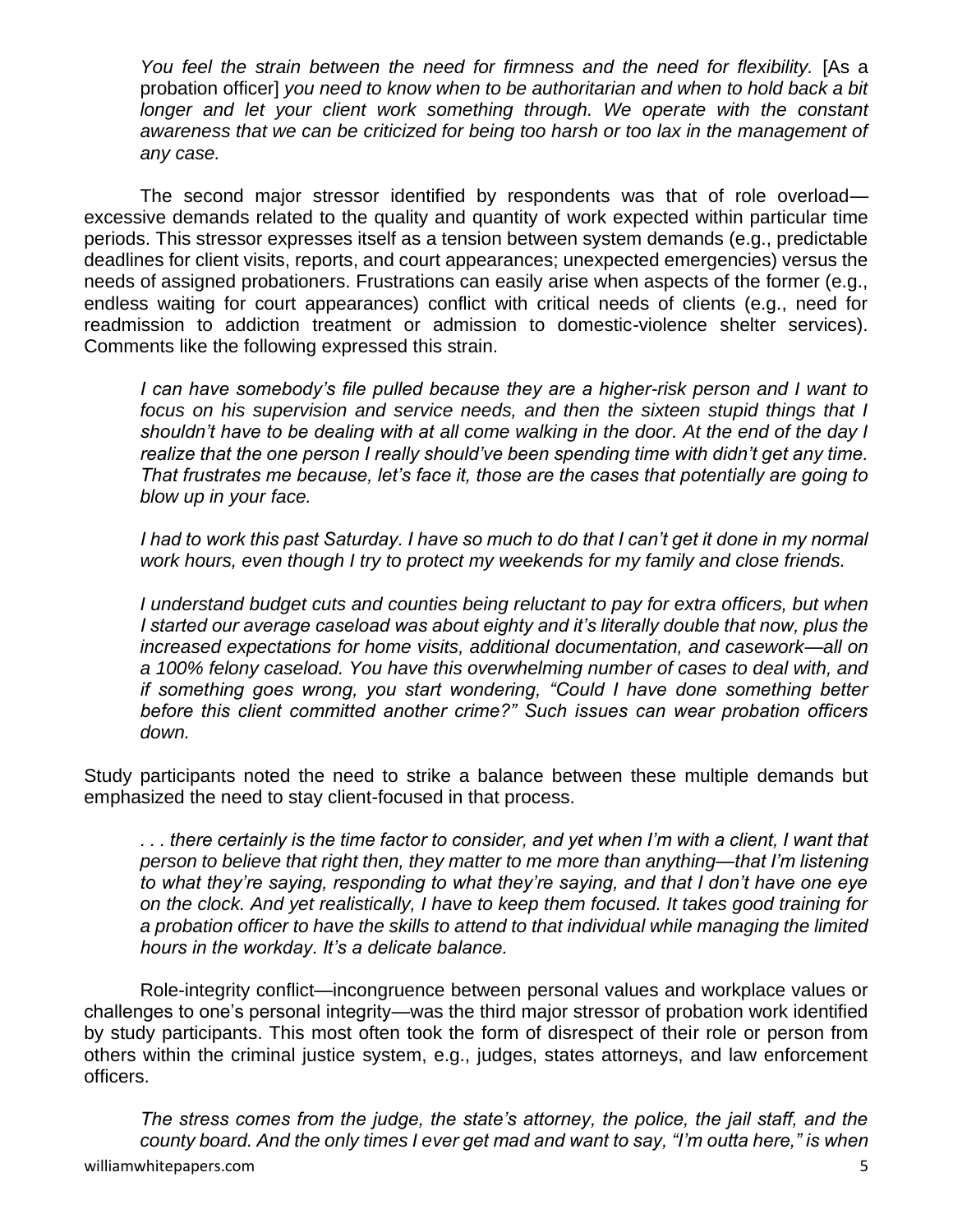*too many egos get in the way of getting something worked out. I really enjoy the job. . . . I can handle the probationer, but for the judge and the state's attorney and others to have expectations that we* [probation officers] *can do things that we can't is frustrating.*

The need to understand the politics of probation work and the complex system in which probation work occurs was noted by most respondents. The following comment is typical.

*I find the frustrations generated by the bureaucracy most stressful. As soon as politics come into play, it drives me nuts. And there is the constant funding crisis and worry about where we are going to get money for this and how are we going to do that.*

There was considerable discussion on the importance of probation officers individually and collectively establishing mutual respect within the multiple professional relationships inherent in probation work. As one participant noted, "The key is to find out what makes each judge or state's attorney tick and what makes the person respond well to you."

Challenges to the integrity of probation officers can also come from family members of offenders and victims as well as the public.

*We get calls from family members, neighbor, or victims wanting to report some concern about a probationer. They demand, "Why aren't you people doing something?" Probation officers are blanketed within this "you people" category. It is not an endearing term. When we try to explain what we can and can't do in response to such complaints, they have difficulty understanding the legal limitations we operate under.* 

The problem of spillover from these role stressors—the leakage of professional stress into one's personal and family life—was raised as a concern in all of the focus groups. The following comments are typical.

*Most probation officers' lives are kind of chaotic due to the size of our caseloads and the nature of who we have to deal with. It's hard not to reduce everything to self-preservation,*  routing people without getting in-depth, just to survive. At a personal level, I think most *officers stay pretty closed up—like police officers. What do you do—go home and tell your wife or husband about the child abusers and rapists you saw in the office today? It's difficult for officers to not carry their work home and yet difficult not to be able to talk about it there.* 

*There is a danger in getting caught up in negativity. A lot of our day is spent with negative people, and being caught up in all this negativity can really weigh on you. Sometimes you just want to say, "Why do I even bother." That negativity can poison your work life and your home life.*

*There are a lot of times I come home from work and I wish I didn't know so much about what goes on behind people's closed doors. Sometimes I would like to not know what's going on in the world. I just want to be in my own little house, my own little family, and deal with my own stuff, and not have to think about who's abusing who down the street.* 

In the discussions of probation officer stressors, several things were striking in their absence. First was the lack of stressors identified in working directly with criminal offenders. (The only exception was stress in working with probationers that posed a high risk to the community. See further discussion below.) This is congruent with other studies that have found that most stress experienced by probation officers is unrelated to direct contact with their clients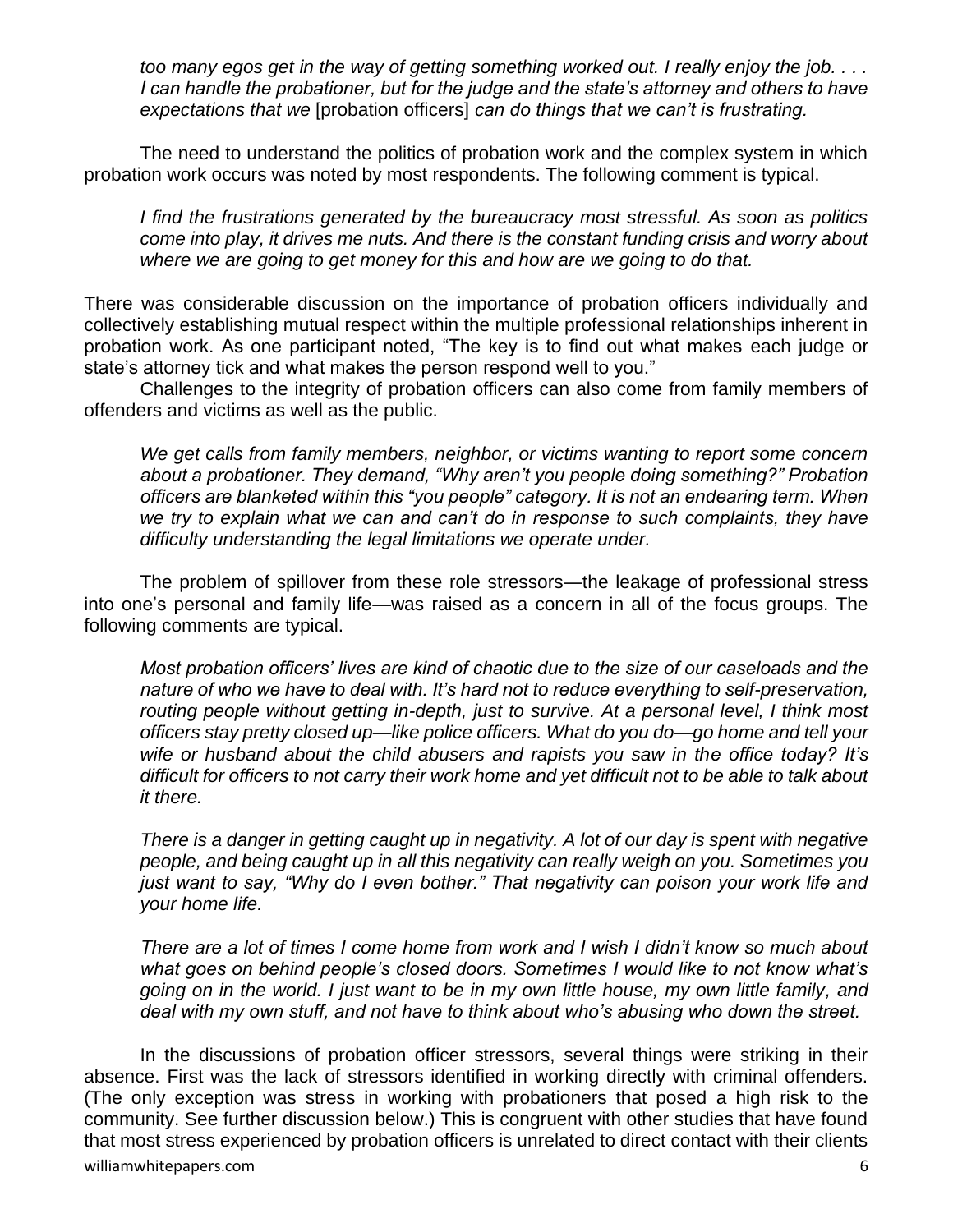(Whitehead, 1987). Also striking was the lack of concern expressly related to role safety (threats to the physical or psychological safety of the probation officer) or role security (threats to the stability of future employment). Concerns about role safety arose only in one focus group in reference to home visits in southern Illinois to probationers dependent upon methamphetamine or involved in its manufacture.

Stressors with High-Risk Offenders When asked about particular stressors in working with high-risk DUI offenders (recidivists or individuals judged to be high risk for re-arrest or future alcohol-related crashes) and other high-risk groups (e.g., sex offenders, domestic-violence offenders), respondents focused on the visibility of such cases.

*You feel intense pressure because you have such a responsibility to the community. These high-risk offenders pose such a potential threat to public safety that you feel pressure to find the right treatment for this person and to make sure that they're getting something out of it.* 

*I think the intensity of the risk and the fact that progress* [with high-risk offenders] *is measured in such baby steps puts enormous pressure on probation officers. One little mistake and you're on the front page.* 

Supervising high-risk offenders was described as working in a fishbowl, with multiple parties watching and judging what the probation officer does or fails to do. Such accountability clashes with the illusion of normalcy of such offenders.

*Many of these [DUI] offenders are functional people in society. They have a stable job and a family and some social standing. So it's a little bit different than the rest of the population that we have on probation. . . . And alcohol is such an accepted drug because nearly everyone consumes it and has driven under its influence at one point in their life. It's hard for the system and sometimes for us to see the DUI offender as a criminal—and yet they kill people.*

The apparent normalcy of many high-risk DUI offenders can lead to lax supervision, requiring probation officers to constantly remind themselves of the public-safety stakes involved in their work with these offenders. The failure of the criminal justice system to see the DUI offender as a criminal contributes to probation officer frustration in seeing such offenders who have multiple DUIs (and sometimes multiple treatment-episodes) but who have managed to escape any significant punishment for their continued threat to public safety. In the absence of more significant sanctions the probation officer stands alone as the barrier between the DUI offender and his or her future threat to public safety.

Respondents also talked at length about the difficulty and slowness of the change process with high-risk offenders, particularly the high-risk offender's denial or minimization of their problems, the challenges of getting them to and through treatment experiences, and their propensity for relapse.

When the exemplary performers in this study talked about taking work-related stress home with them, it was almost always in the context of worry about a particular offender's threat to others. The following is typical of such concerns.

*The worst weekend I've had on this job was when I found out late on a Friday afternoon that the jail had released a guy at least two months earlier than he should've been released. I spent the whole weekend worrying whether he was going to kill his exgirlfriend. When I pointed out to the jail and the state's attorney that he was released too*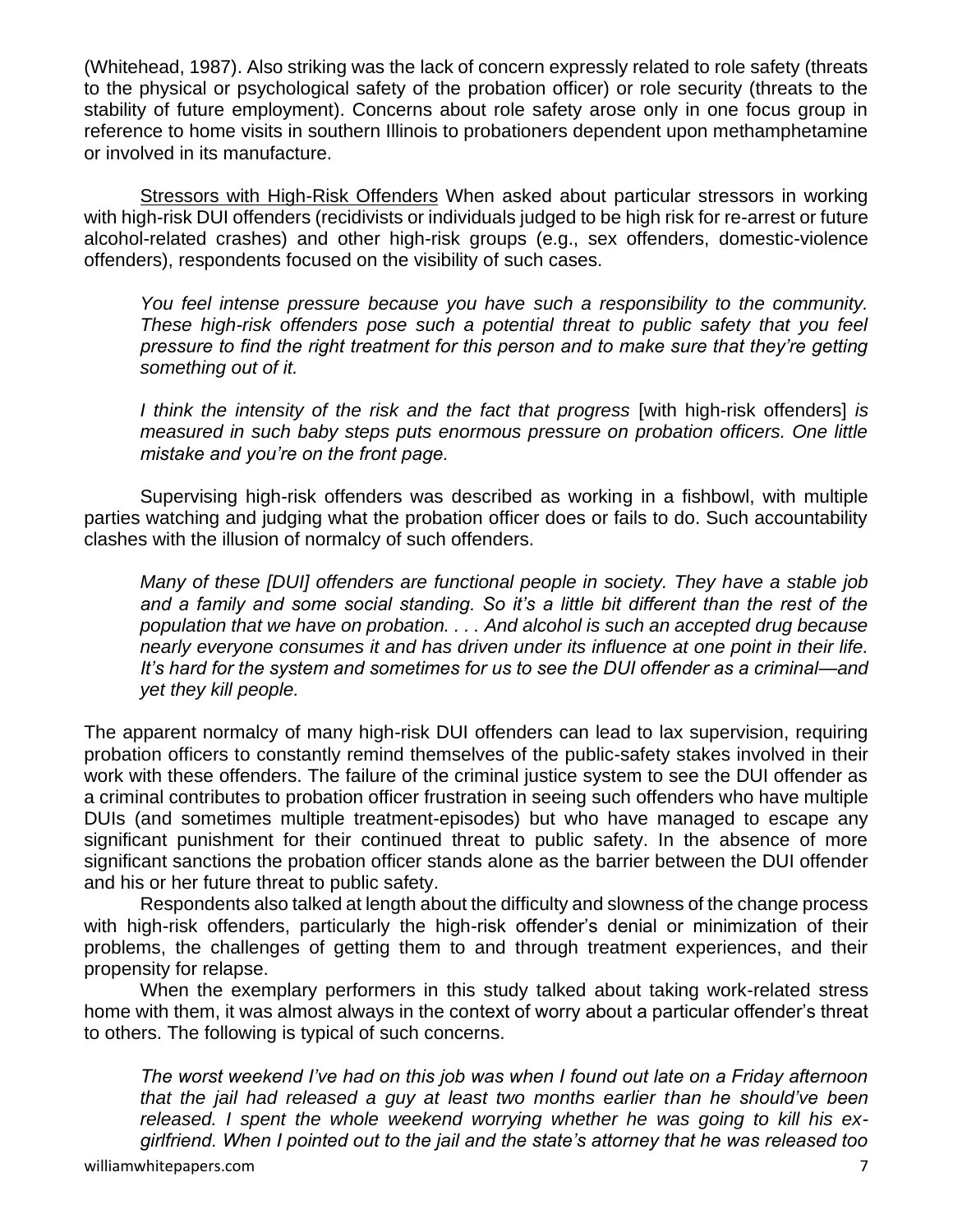*early, nobody seemed to care. But, you know, that was a guy that I should've been paying more attention to in the weeks before he got out of jail and making sure that everything was set up for him.* 

Obstacles to Self-care Study participants did not identify many unique dimensions to selfcare that distinguished probation officers from other occupations. They did talk about the cynicism that often pervades the criminal justice system and the almost contagious quality of such cynicism. Such cynicism was part of the "reality shock" that marked their entry into probation work.

*I don't think I know if I was a positive person or a negative person when I first started. I just knew that when I got in, I saw a lot of what I didn't want to be. I looked around and I thought to myself, "If I stay, I hope I'm not like that."*

A second obstacle to professional self-care noted by focus group members was the limited access to outside professional training afforded to probation officers. Such limitation was thought to stem from the fact that training was one of the first things to be cut in the current wave of fiscal austerity measures and from the misperception that probation work requires less technical training than other professional roles.

The obstacle to self-care that received the most prolonged discussion in the focus groups was the lack of personal/professional separation in rural communities. The following comments illustrate the difficulty of leaving one's work at work in such settings.

*In small communities, we are all interconnected. It brings a different kind of accountability. You can't just go home and forget about it because your neighbors are the people you are working with or know your clients. My husband will come home and say, "So-and-so's out of jail," and I'll say, "No, he's not due for release yet," and he'll say, "I just saw him in a car with his mother screaming at her about wanting money."* 

*I can be in the grocery store or at a Little League ballgame with my family and one of my clients will come up to me and ask, "Do you remember when my next appointment is?" Or I'll walk into the Dairy Queen and a client will announce to the world, "There's my probation officer." And they tell us we're supposed to worry about confidentiality! Sometimes you get sucked back into your job at a time and place you're not expecting it.* 

Probation officers, particularly in rural communities, may also be held to a higher level of expectations related to their personal and family life. One participant explains:

*You think to yourself that you can't go out in the community and unwind quite as much as other people, because when you go out into the community, people know you and watch you.* Y*ou're not just expected to be a positive role model from eight to five; we live with expectations that are 24/7.*

#### Self-care Strategies

williamwhitepapers.com 8 Information on professional self-care strategies of exemplary performers in probation work was obtained in two ways. First, each study participant was asked to rate each item in a list of professional self-care strategies (drawn from the professional literature) based on each strategy's degree of importance in maintaining the worker's health and performance. The rating options were 1 (not important), 2 (important), and 3 (very important). There was a high degree of variability in ratings, with each of the seventeen items being ranked as very important by at least one participant. The average ratings for the seventeen items are displayed in Table 1. The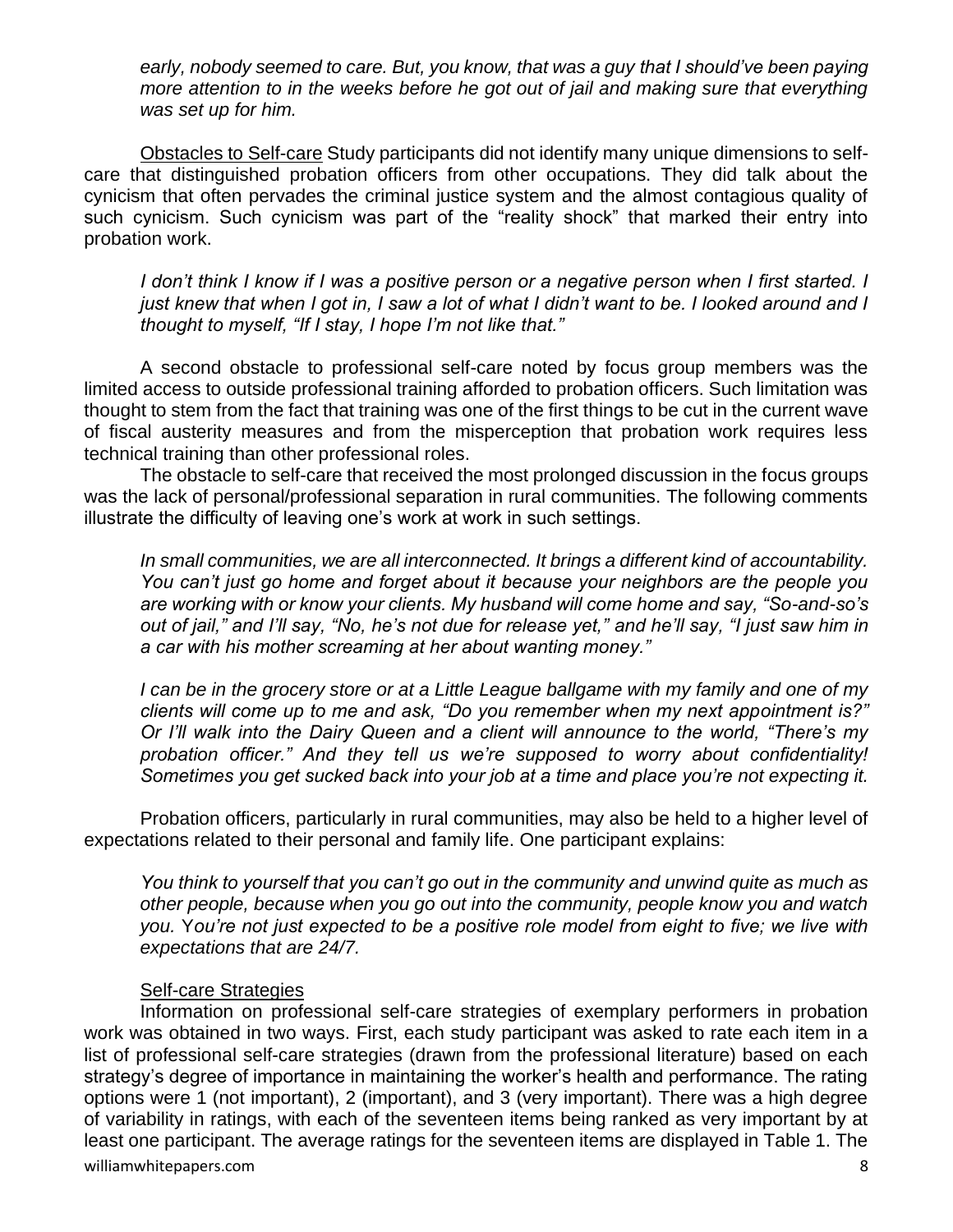highest-ranking strategies involve the cultivation of certain qualities (e.g., sense of humor), relationships (intimate and family relationships, supportive relationships within the work environment, and supportive relationships in one's extra-work social network), and activities (hobbies, self-monitoring, exercise, attending training).

## **Table 1: Professional Self-Care Strategies**

| Average | <b>Stress-reducing Activity</b>                                    |
|---------|--------------------------------------------------------------------|
| Rating  |                                                                    |
| 2.857   | Cultivating a sense of humor                                       |
| 2.857   | Having healthy intimate and family relationships                   |
| 2.714   | Having one or more close relationships at work in which I can      |
|         | express emotions related to my work experience                     |
| 2.714   | Having enjoyable hobbies/leisure activities                        |
| 2.571   | Maintaining relationships with professional<br>who<br>peers        |
|         | work outside the criminal justice system                           |
| 2.571   | Having one or more close friendships away from work in which I     |
|         | can express emotions related to my work experience                 |
| 2.571   | Avoiding or self-monitoring potentially harmful approaches to      |
|         | stress management (e.g., smoking, drinking, risk-taking, cynicism, |
|         | and negativity)                                                    |
| 2.5     | Physical self-care (e.g., healthy diet, regular physical checkups) |
| 2.5     | Attending professional training                                    |
| 2.439   | Cultivating relationships with other POs who have a positive       |
|         | attitude                                                           |
| 2.429   | Having alone-time rituals that keep me focused (e.g., meditation,  |
|         | prayer, self-reflection)                                           |
| 2.428   | Getting regular exercise                                           |
| 2.071   | Maintaining relationships with POs who work in other offices       |
| 1.928   | Daily goal-setting and/or self-evaluation at end of the day        |
| 1.857   | Having one or more professional mentors                            |
| 1.857   | Doing volunteer work unrelated to my job                           |
| 1.714   | techniques<br>Using<br>particular stress-management<br>(e.g.,      |
|         | biofeedback, meditation, progressive relaxation)                   |

Participants in the focus groups were also asked to describe the strategies of personal and professional self-care that had contributed to their health and productivity. The following strategies were among those discussed.

A. Focusing on the Positive—The stressors experienced by the exemplary officers in this study are offset by satisfactions that they reported experiencing. What participants liked best about probation work was their experience of making a difference to individuals, families and communities; the diversity and challenges of their professional duties and experiences; depth of knowledge about the community; and the autonomy and creativity they are afforded in developing one's own style of doing probation work.

B. Self-monitoring—Study participants felt that health and exemplary performance were not permanent achievements but states that had to be constantly monitored and renewed. They viewed self-monitoring and a highly personalized adaptation to the probation environment as the foundation of sustained health and performance.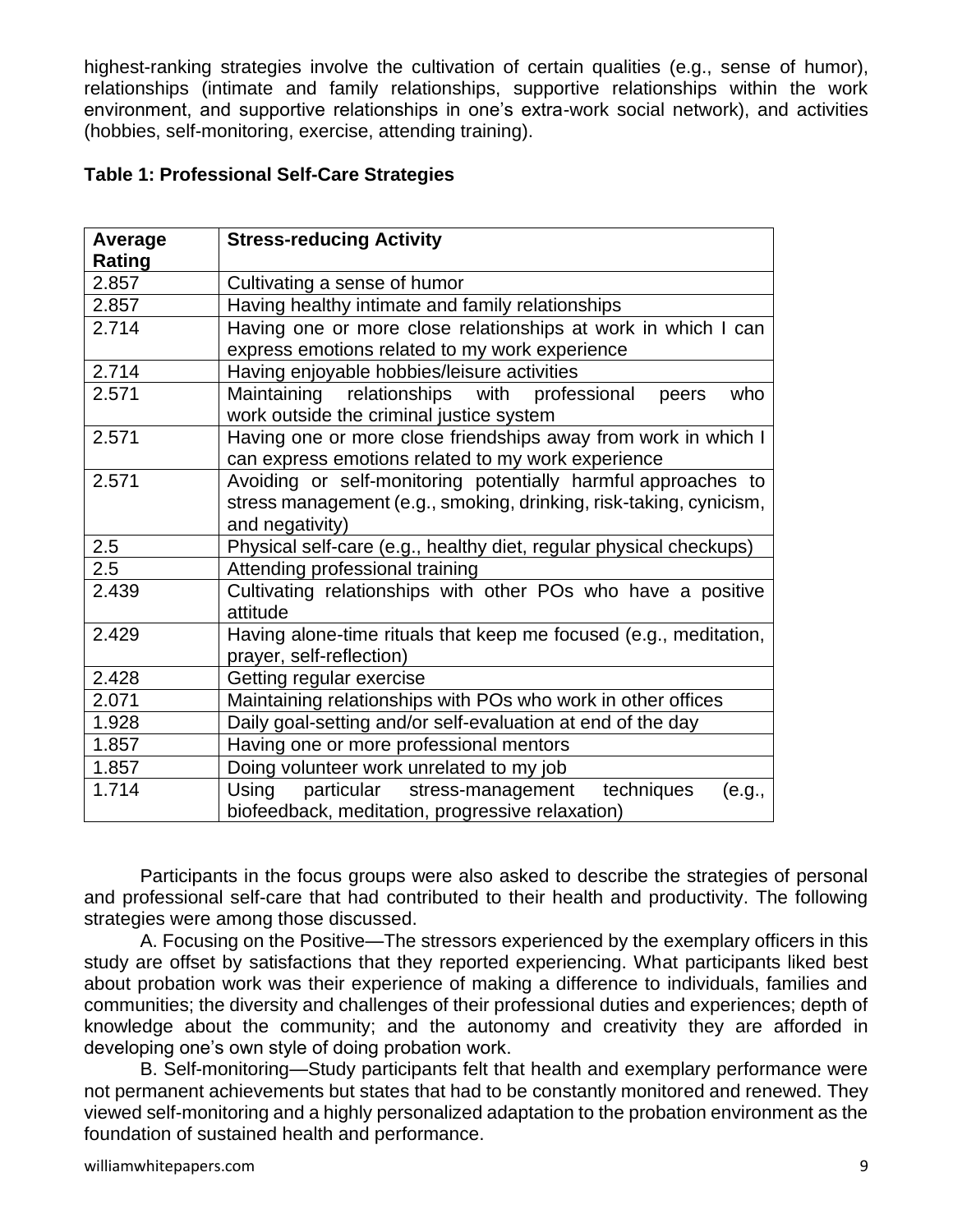*I had to learn to listen to myself. Our minds and our bodies tell us what we need to do, but we just don't listen. When we aren't taking care of ourselves, our body, our thoughts, our emotions will tell us.* 

*We have to follow our instincts. If we listen to ourselves, we know what we need to do. Even in decisions we make on the job. When I first started as a probation officer, I felt like a fish out of water because it was so different from what I had been doing. I was listening to what everybody was telling me and trying to incorporate all of those things into the way I was trying to do my job, but it didn't work very well. What I had to do was find my own way. I got a lot of good advice, but I had to put it together with what worked for me by listening to myself.* 

C. Acts of Self-care—Exemplary performers in probation work take care of themselves via exercise, healthy diet (although there was considerable discussion about the medicinal power of chocolate), and protecting time with family and friends. When they recognize that they are feeling distressed, they utilize a wide variety of decompression rituals that range from short time-out periods (getting outside, taking a brief walk, positive self-talk, and emotional selfexpression to peers, a supervisor, and family and friends) or more extended breaks from the work environment.

Humor has a special place in probation work. There is cynical, cutting humor and humor that is liberating and healing. Our exemplary performers talked at length about the importance of the latter.

*We* [probation officers] *are like a lot of high-stress professions in our propensity for gallows humor. We have this warped way of looking at things. We'll laugh at something that people who don't work in this field would never laugh at. It's a protective device that helps us deal with a lot of strong emotion.* 

*It's the stupid things that I do in the office that embarrass me and all the things other people do that embarrass them. It's the ability to laugh at ourselves that keeps us healthy.* 

*If I don't laugh about some of the stuff that goes on in our world, I'm gonna cry about it. You have to be able to turn some things that are difficult to handle into laughs.* 

Positive self-talk took a variety of forms but included self-reminders that the probation officer works within a flawed criminal-justice system—one that due to excessive demands and limited resources will always be flawed. Being able to accept the imperfections in the criminal justice system and one's limited role in that system was viewed as critical to long-term effectiveness and health as a probation officer.

*Reminding myself that I am only a piece of this larger pie and that I can only be responsible for my own part helps keep me level and healthy.* 

The importance of time-out periods was noted by numerous participants. The following comments are representative.

*When it gets too much, I get up and leave my office and walk outside or walk to the car. Sometimes I will get on the computer and check out the news for a few minutes. I get to a point I just have to take care of my own needs, and then I can come back to the work stuff and look at things differently and with a fresher perspective.*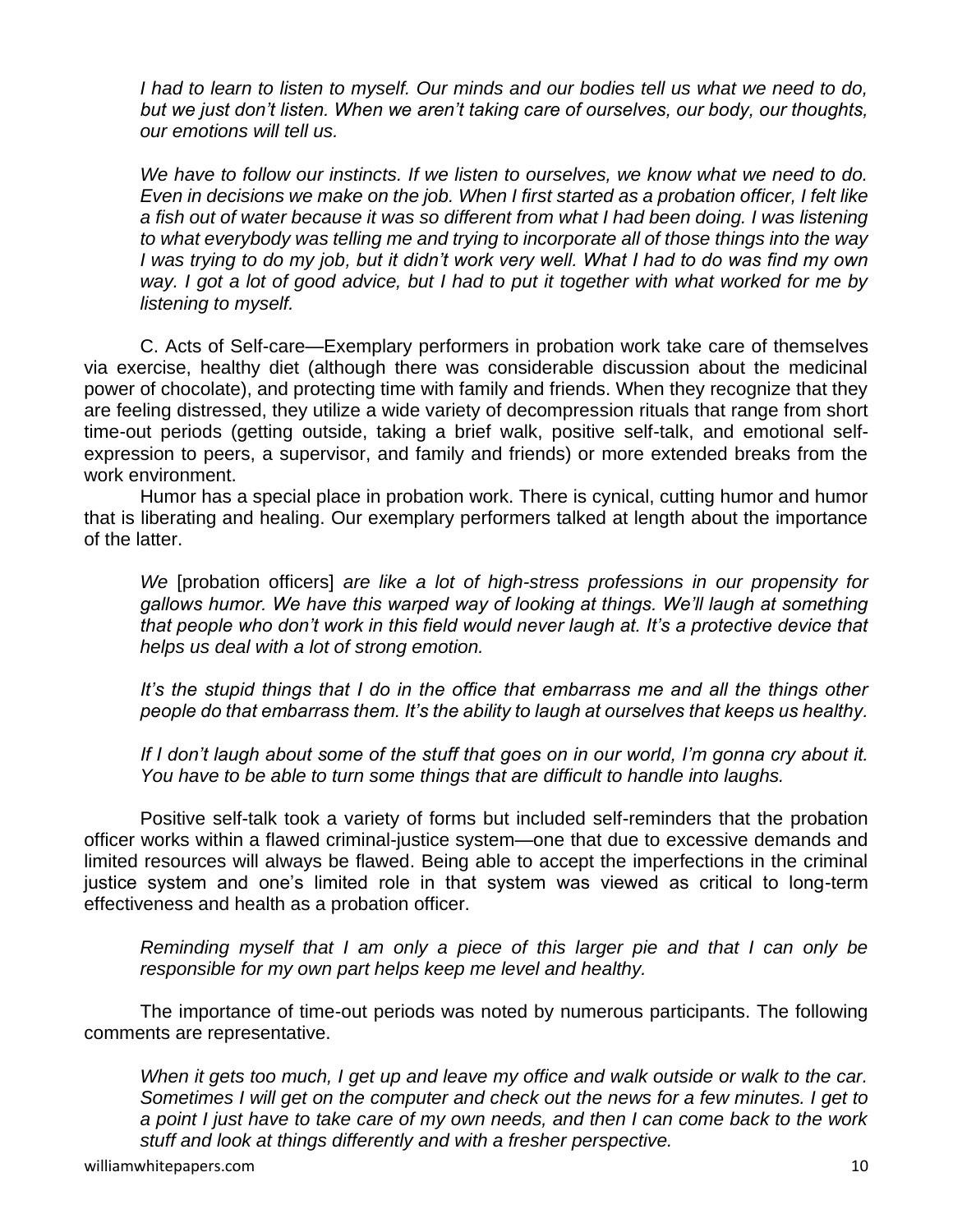*One thing that helps keep my sanity is that I always try to have something to look forward*  to. It doesn't have to be anything major, but it has to be yours. I try to have something *each day—something within a relatively short-term time, something within the week, something on the weekend, or something that evening to look forward to. If you always have something that is personally yours to look forward to, you can deal with about anything.*

*My son, husband, and I, we plan a weekend trip every weekend. We are fortunate enough to live by a lot of the state parks, so we go to all of the different parks. We have a goal that every weekend we will explore something new as a family. That time is personally reenergizing.* 

To reduce the spillover of professional stress into their personal and family lives, exemplary performers also utilize demarcation (transition) rituals that allow them to close off their work life each day and reenter their personal lives. This can involve maintaining perspective on the relative importance of one's work in relationship to one's whole life (as noted in the three responses below).

It's also important to remind yourself that it's just a job. You can get wrapped up in *somebody's problems to the point they become your problems. You have to remember that you're not a part of it and must maintain your separation if you are going to be of help.* 

*I think the healthiest probation officers find a good balance between their professional lives and their personal lives. They're not living only for work or only taking care of themselves and their families and doing nothing at work. They can work hard and then go home and leave it behind them and focus on other people and activities.* 

*When the day is done, you gotta leave it there.*

This strategy can also involve particular transition rituals done at the end of each workday to prevent carryover of work stress into the home. Several study participants reported using their commute time home from work for such separation.

D. Limit-setting and Boundary Management—Exemplary performers achieve a high degree of productivity, but they sustain that productivity by carefully limiting their commitments. Study participants, because of their recognized productivity, had to regularly reign in their propensity to overcommit themselves in response to requests to take on additional responsibilities. The ability to manage their workload seems to have been a key to long-term performance. This group of exemplary performers also found ways to define and maintain the boundary between their personal and professional lives. The need for such boundary management generated considerable discussion.

*Our church takes a bus to the treatment facility in our town and brings them to our church. I've got a large clientele at church now, and I've really had to learn how to manage that. My clients all want to come up and talk to me there. I want them to know that I'm glad to see them there, but I will not talk business with them there. I've had to learn to say, "Gimme a call on Monday and we'll talk about that."*

*While you're at work, you take that stuff personally and you do what you can do there. Then it's back to your family, and that's your family's time and it's not fair to them to bring*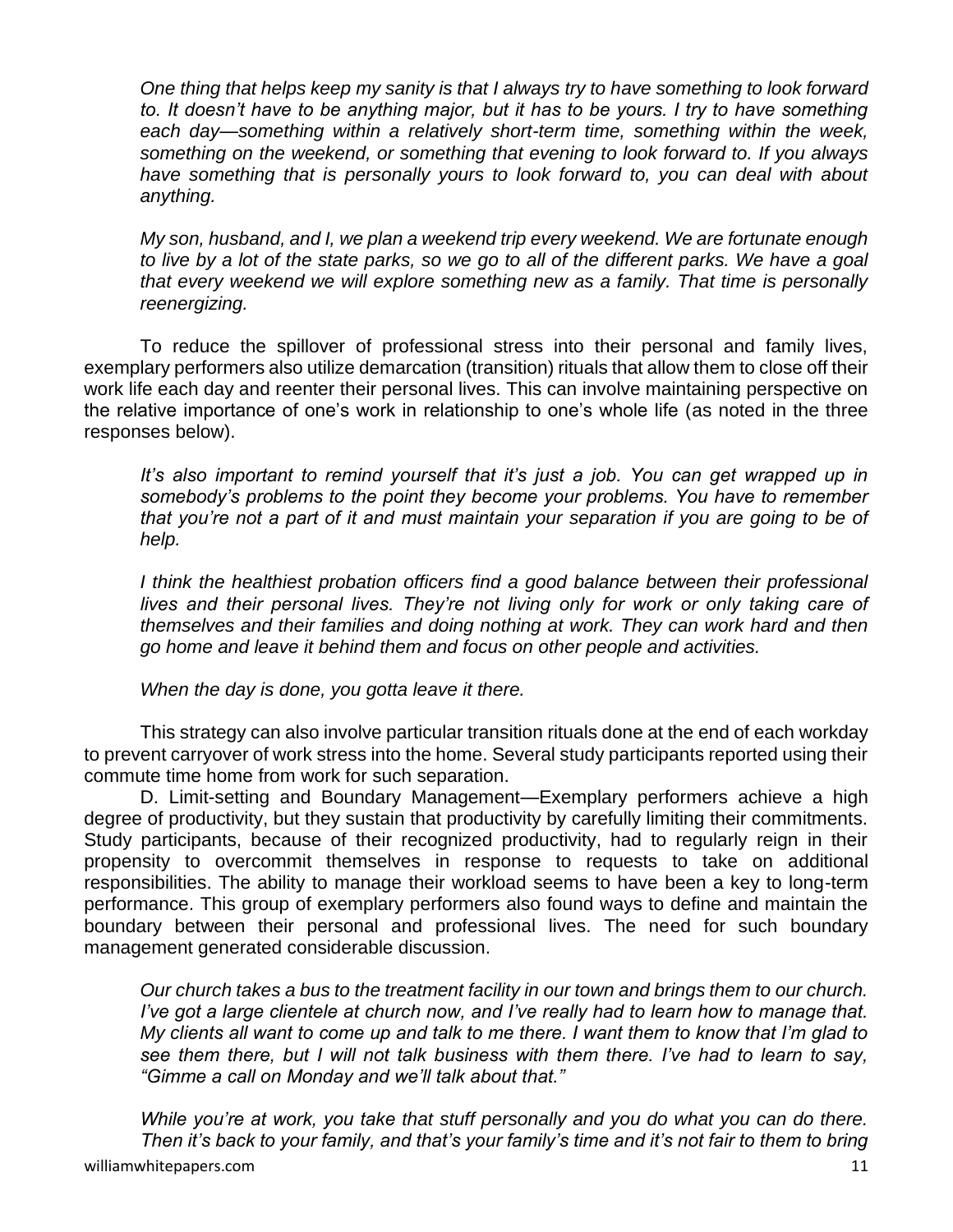*your work home to them. I don't know if it's easy for other people to do that, but I've had to learn to leave work at work.*

*One of the techniques that I use is to try my best not to take my work home with me. I try to leave work behind and enjoy time with myself and my family. Whether it's playing golf, reading books, or going to the movies, you have to do those things that replenish you. If you get yourself into a rut of just going home and getting up and going to work, you're gonna have a tough time staying positive at work.* 

E. Centering Rituals—One particular category of self-care utilized by these exemplary performers was the use of centering rituals—rituals that reaffirm one's core identity and core values (White, 1997). For some this involved the arenas of religion and spirituality.

*I focus on getting totally away from the job, doing something that's completely unrelated. Right now I'm in the oblate program with the Benedictine nuns, and I get a lot of enjoyment out of spending time at the monastery. It is very peaceful and restful there and helps me deal with the stress.*

I think that the spiritual aspect of a probation officer's life can help, and I'm not saying it *has to be one particular religion. It may not have to be religion at all, but just having some type of spiritual element to your life helps you get through with what you have to deal with on the job.* 

For others these centering rituals involved finding activities that reaffirmed the existence of goodness and decency—an antidote to the confrontation with negativity and pain that is so much a part of probation work.

*I really push myself to spend time with the good people in the community. If you're dealing with people who are criminals during your workday, some part of the rest of your time needs to be spent with prosocial people*. *I think that helps me to keep aware of the fact that most people who live in the community are decent. To keep from getting cynical and jaded, I have to do things that prove that to myself.* 

*There's a little thing that I have done for probably the last ten years, and some people may think it's corny, but I live by it. There's this little calendar that has five things to be happy about every single day. So every single day the first thing that I do is go down and pour my coffee and look at the five things for that particular day. Some of them are pretty goofy, but there's always one out of the five that usually connects to me. I make a conscious effort to start every single day all over again with a fresh new perspective.* 

F. Mirroring Rituals—Mirroring rituals involve cultivating relationships that reinforce one's aspirational values and avoiding people who represent the antithesis of those values.

*There are times when we're emotionally down or emotionally up, and there are some people who are constantly negative or positive. It's really important for us to recognize, and I think we do it intuitively, who's gonna suck the energy and positive stuff out of us, and who's gonna help rejuvenate us. I try to spend as much time as possible with the positive people.*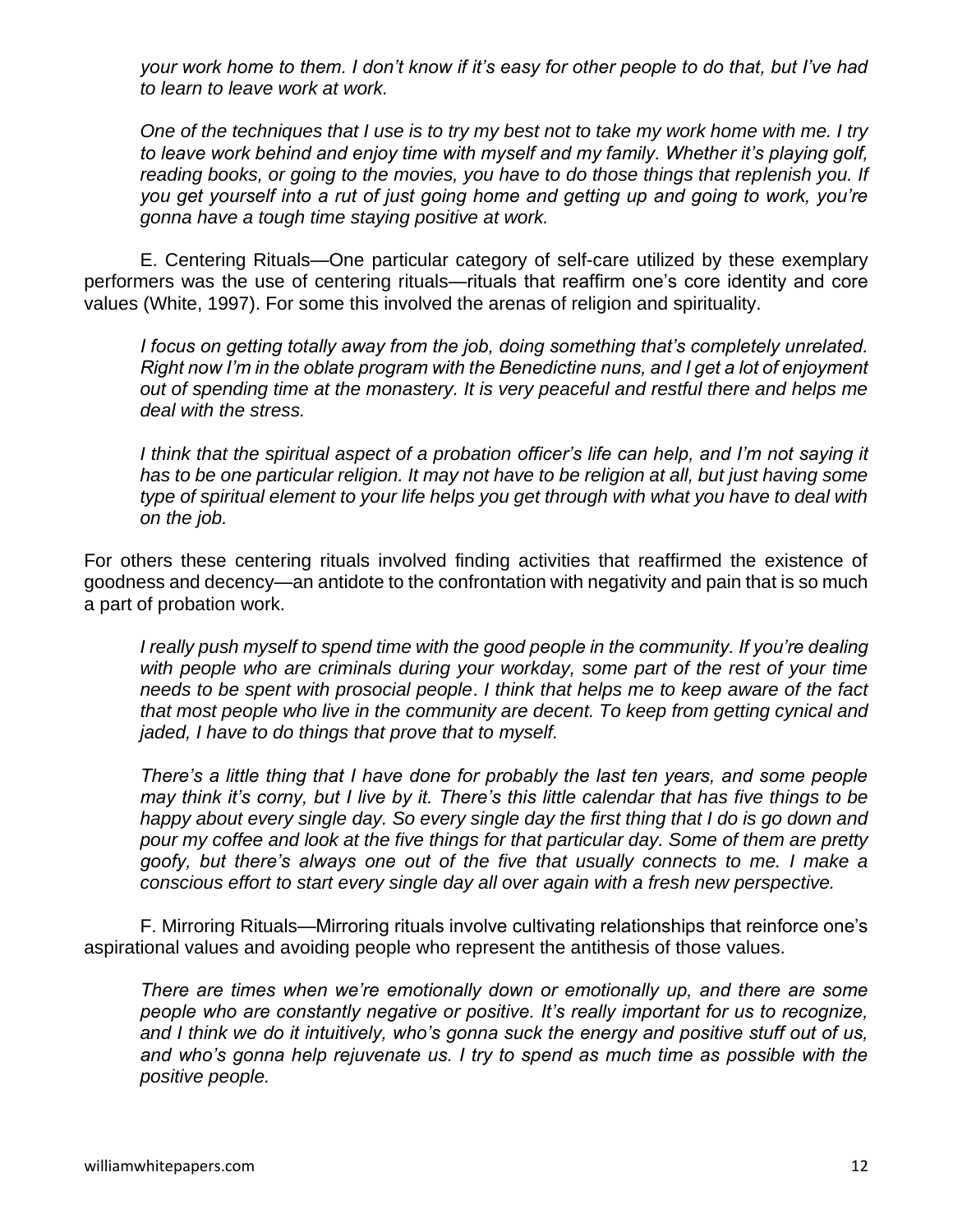*I ask those who are constantly negative, "Why do you work here." I get tired of hearing "I'm here for the benefits" or "I need to pay the bills" or whatever. You can get benefits somewhere else. I stay away from them as much as possible.*

*It's hard to confront the negativity for fear of being calling a cheerleader or a Pollyanna or accused of kissing up to management. It's easier to just surround yourself with really positive people and avoid the others.* 

*If I'm frustrated at work with something, I seek out people—a coworker or my boss—that I feel like I can talk to about it and who can give me good feedback. So it's not just a gripe session, but it's a let's-solve-the-problem session. That really helps when I can't deal with it on my own.*

*The new probation officers coming in have something to teach us. When we've done this for a while, we can lose some of the good qualities we had when we started. New officers can get us back in touch with those qualities. Clients can also help. I've learned that if you really respect and listen to your clients, they will tell you what's going on, but you have to listen.* 

Some participants described how they had ritualized these mutual support rituals within their offices.

*If there's somebody in our office starting to get stressed out, we take them out to lunch. Food resolves all problems.* [Laughter] *It's a time to unwind and relax and talk about work or things going on at home. It's all about working together as a whole.* 

G. Unpaid Acts of Service—Several participants described unpaid volunteer work outside of the probation field as a means of sustaining their health as a probation officer.

*I volunteer for the local YMCA, where I teach a class for two- and three-year-olds. I find such activities rewarding for me and a break from so many negative things I see in the probation part of my life.* 

Performing acts of service in one's personal life would not on the surface seem to offer a source of replenishment from high-stress service occupations. The exemplary performers we studied tended to use these activities to reinforce their identities as people who were making a positive difference in the world and to give something positive to their communities outside the framework of paid employment.

Organizational Approaches The exemplary performers in this study felt that there were several organizational strategies that could help optimize the performance and health of probation officers. Many praised efforts at health promotion that some counties and court systems had initiated, but they also emphasized the positive role of office policies (e.g., flex time), in-house training and team-building, and the quality of supervision. Ideally, they envisioned a chain of support through which they were supported in ways that allowed them to effectively monitor and support those they served. There was considerable discussion about the importance of the overall work milieu and the importance of the supervisor in enhancing health and performance. The following comments are representative.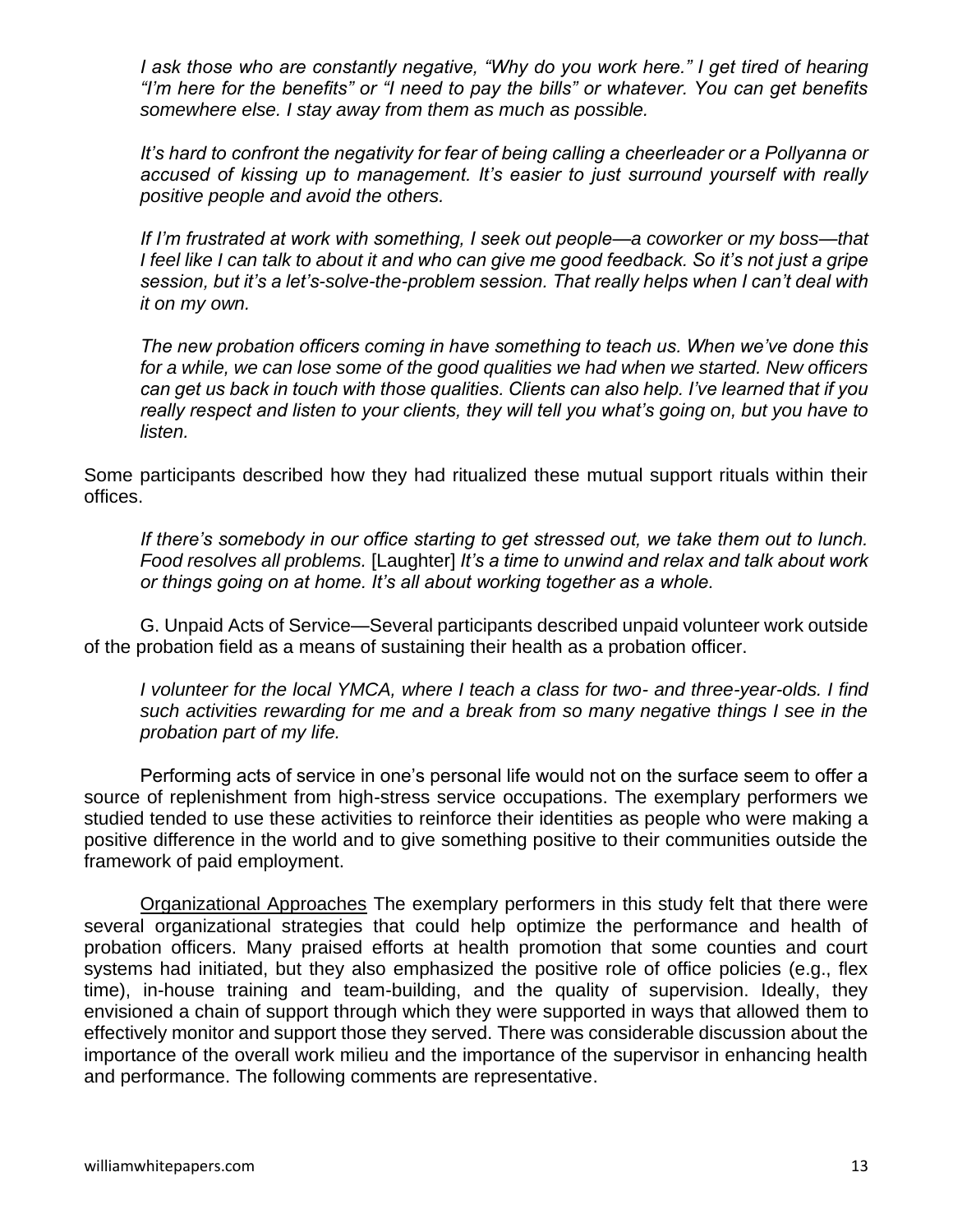*I don't think you can expect your officers to care about the people they're dealing with if you don't care about them. We don't raise caring kids by being nasty adults, and you are not going to have an office with caring officers if supervisors don't care for them.* 

We've been so lucky to have a great supervisor who then became the director. I had a *friend in the hospital, and he kept looking at me and saying, "What are you doing here? Your work will be here tomorrow, and you better not be. This is why we give you sick time and vacation time. We can cover for you." When you get that kind of support, you are ready to work twice as hard when you come back.*

*We have one officer with a son with special needs, and when he has to leave, we all are comfortable walking into court and saying, "I'm sorry, he's had to leave, can we continue this," or "I will be reporting on their behalf."*

Study participants suggested that chief managing officer training that focused on how to create and sustain a positive working environment could be very helpful in elevating performance and health within particular probation departments. Other suggested ideas included formal mentorship programs for new officers and refresher courses for more tenured workers (after ten years) that focused on personal and professional development.

#### **Discussion**

This study examined stressors and stress management strategies among probation officers who have sustained high levels of professional performance and health. The stressors identified by study participants included such conditions as role ambiguity, role conflict, and role overload that have been identified in earlier studies of probation officer stress (Whitehead, 1985; Lindner & Koehler, 1992; Whitehead, 1987; Whisler, 1994; Lindner & Bonn, 1996) but included a greater emphasis on the special difficulties probation officers experience in trying to achieve a separation between their professional and personal lives.

There have been two central theories about professional burnout: one attributing the source of worker distress to prolonged contact with clients (Maslach, 1982) and another arguing that the source of such distress derives more from factors in the organizational environment (Chernias, 1980). Whitehead (1985) tested these theories in the probation environment and found that most probation officer stress was rooted more in the lack of organizational support for the probation officer than in stressors the probation officer experiences in relationships with his or her clients. Our study supports Whitehead's findings. With the exception of stress related to the potential threat to public safety of a small subset of high-risk offenders, the probation officers in our study did not report client contact as the major source of their professional stress. In fact, most of our respondents cited such contact as a source of professional satisfaction. The stressors they reported experiencing most frequently and most intensely related to the organizational conditions within which those service relationships were conducted.

williamwhitepapers.com 14 The strategies used by study participants to elevate and sustain their performance and health are widely recognized in the classic stress-management literature (e.g., Selye, 1974; Pelletier, 1977) but contain qualitative differences. Two examples are particularly noteworthy. There is a substantial body of literature on the use of professional mentors to enhance the health and performance of human-service workers (see Sosik & Godshalk, in press), but this particular strategy ranked fifteenth of seventeen strategies that participants were asked to rate in personal importance. Similarly, formal stress-management techniques occupy a central place in the stress management literature but ranked least important of the seventeen strategies rated by the probation officers in our study. Also noteworthy is the prominent role that relationships played in ameliorating stress. Five of the top seven strategies used by our superperformers to manage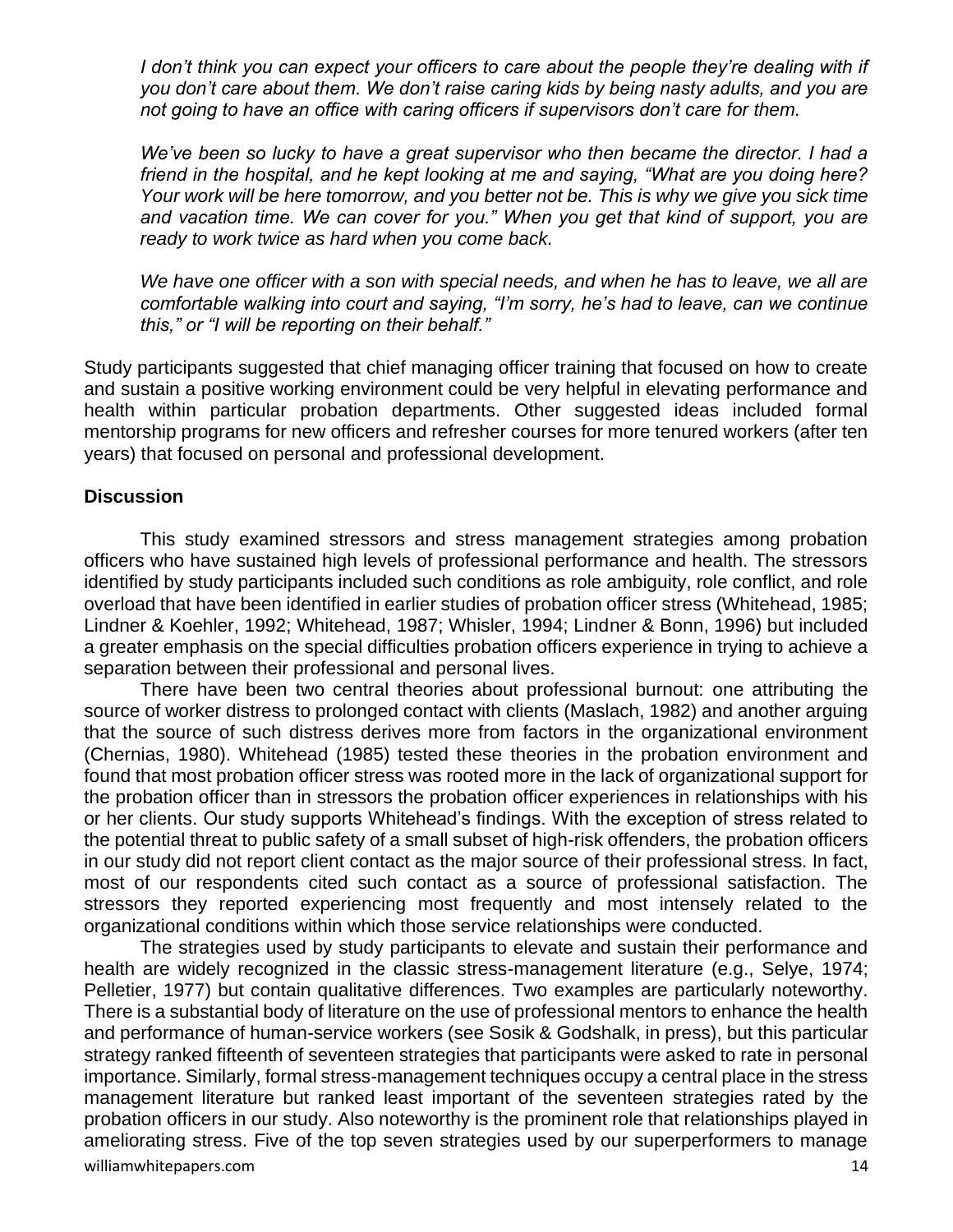professional stress involved drawing support from relationships outside of or within the work environment.

This study also sheds some light on the particular style of stress management that superperformers utilize to sustain their performance. When asked how they responded to being angry, depressed, frustrated, or exhausted at work, our respondents consistently described an assertive response to such feelings. Rather than project blame for these emotions, the exemplary performers examined how these feelings related to their own behavior, took personal responsibility for those feelings, and then took proactive action to change them. Given the choice to respond to stressors emotionally, cognitively, or behaviorally, the super-performers in our study exhibited a marked preference for action.

There were several limitations to this study. As a pilot study, the small number of participants precluded quantitative analysis and the identification of variance in responses by age, gender, ethnicity, tenure of experience and caseload mix. The small study-sample contained an unrepresentative proportion of Caucasian female probation officers from rural areas—a sampling bias that may have shaped the character of our findings. The study lacked a comparison group of probation officers who had experienced sustained performance problems and health problems. (Use of a comparison design was not politically or practically feasible.) The study design was also hampered by the lack of objective criteria to define exemplary performance and health. Future studies would also benefit from the inclusion of measures related to job satisfaction. While job satisfaction was not a specific focus of this study, the interaction of productivity, health, and professional satisfaction was a clear theme within the focus group and questionnaire responses—a finding that confirms earlier studies (Wright & Bonett, 1997; Wright & Cropanzano, 2000).

Notwithstanding these limitations, the study has several strengths. It is one of the first studies to use a resilience framework (versus a pathology framework) to study probation officer stress. We hope that there will be future studies of larger size and greater methodological rigor that focus on exemplary performance and health of probation officers. The study also provides one of the most in-depth descriptions in the professional literature of how probation officers sustain high levels of performance and health. There have been many studies of professional distress and its effect on health and performance. This study marks a shift from studying the problem to studying the lived solution. It is, as such, a study of stress (sustained demands for adaptational change) without distress (deterioration in personal health and professional performance). Studies that focus on the negative aspects of professional stress can mask the fact that there are professionals who thrive in these very conditions. We have tried to open a window of understanding into such professional resilience.

## **Recommendations for Follow-up**

We would offer the following recommendations as potential follow-up activities to this study:

- 1. Distribute a copy of this study to the chief managing officers of all probation departments in the state of Illinois.
- 2. Explore the possibility of conducting a larger survey of exemplary performance and health of Illinois probation officers, utilizing quantitative measures of the performance and health and quantitative measures of strategies linked to these conditions.
- 3. Integrate the findings of this study into the orientation of new probation officers in the state of Illinois.
- 4. Conduct two workshops in Illinois for CMOs and their leadership teams on enhancing exemplary performance and professional health in probation services.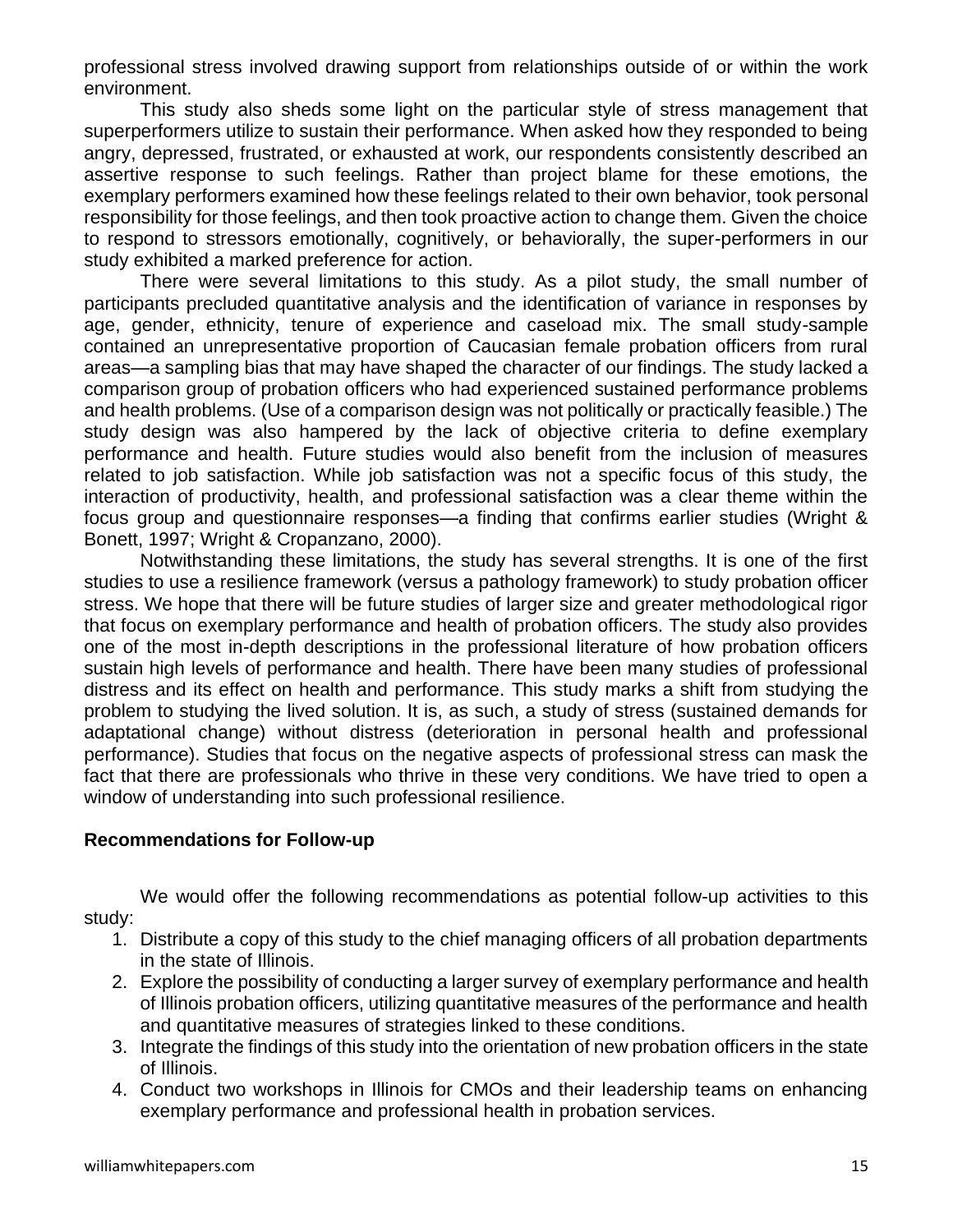# **References**

Brown, P. W. (1987). Probation officer burnout. *Federal Probation*, *59*, 17-21.

- Chernias, C. (1980). *Professional burnout in human service organizations*. New York: Praeger.
- Curtis, R. L., Reese, W. A., & Cone, M. P. (1990). Cynicism among juvenile probation officers: A study of subverted ideals. *Journal of Criminal Justice*, *18*(6), 501-517.
- Figley, C. R. (Ed.). (1995). *Compassion fatigue: Coping with secondary traumatic stress disorder in those who treat the traumatized.* NY: Brunner/Mazel.
- Holgate, A. M., & Clegg, I. J. (1991). The path to probation officer burnout: New dogs, old tricks. *Journal of Criminal Justice*, *19*(4), 325-337.
- Lindner, C., & Koehler, R. J. (1992). Probation officer victimization: An emerging concern. *Journal of Criminal Justice*, *20*(1), 53-62.
- Lindner, C., & Del Castillo, V. (1994). Staff safety issues in probation. *Justice Professional*, *8*(2), 37-53.
- Lindner, C., & Bonn, R. L. (1996). Probation officer victimization and fieldwork practices: Results of a national study. *Federal Probation*, *60*(2), 16-23.
- Maslach, C. (1982). *Burnout: The cost of caring.* Englewood Cliffs, NJ: Prentice Hall.
- Pelletier, K. (1977). *Mind as healer, mind as slayer: A holistic approach to preventing stress disorders.* New York: Dell.
- Selye, H. (1974). *Stress without distress.* New York: Signet.
- Simmons, C., Cochran, J., & Blount, W. (1997). The effects of job-related stress and job satisfaction on probation officers' inclinations to quit. *American Journal of Criminal Justice*, *21*(2), 213-229.
- Slate R. N., Wells T. L., & Johnson, W. W. (2003). Opening the manager's door: State probation officer stress and perceptions of participation in workplace decision-making. *Crime and Delinquency*, *49*(4), 519-541.
- Sosik, J. J., & Godshalk, V. M. (in press). Leadership styles, mentoring functions received, and job-related stress: A conceptual model and preliminary study. *Journal of Organizational Behavior.*
- Stamm, B. H. (Ed.). (1995). *Secondary traumatic stress: Self-care issues for clinicians, researchers and educators.* Lutherville, MD: Sidran Press.
- Whisler, P. M. (1994). A study of stress perception by selected state probation officers. Unpublished master's thesis, University of South Florida, Tampa, FL.
- White, W. L. (1997). The incestuous workplace: Stress and distress in the organizational family. Center City, MN: Hazelden.
- Whitehead, J. T. (1985). Job burnout in probation and parole: Its extent and intervention implications. *Criminal Justice and Behavior*, *12*(1), 91-110.
- Whitehead, J. T. (1987). Probation officer job burnout: A test of two theories. *Journal of Criminal Justice*, *15*(1), 1-16.
- Whitehead, J. T., & Lindquist, C. A. (1985). Job stress and burnout among probation/parole officers: Perceptions and causal factors. *International Journal of Offender Therapy and Comparative Criminology*, *29*(2), 109-119.
- Wright, T. A., & Bonett, D. G. (1997). The role of pleasantness and activation-based well-being in performance prediction. *Journal of Occupational Health Psychology*, *2*, 212-219.
- Wright, T. A., & Cropanzano, R. (2000). Psychological well-being and job satisfaction as predictors of job performance*. Journal of Occupational Health Psychology*, *5*(1), 84-94.

williamwhitepapers.com and the community of the community of the community of the community of the community of the community of the community of the community of the community of the community of the community of the comm **Acknowledgement**: This study was supported by a grant to the University of Illinois at Springfield Institute for Legal, Administrative, and Policy Studies from the Illinois Department of Transportation. The opinions expressed here are those of the authors and do not represent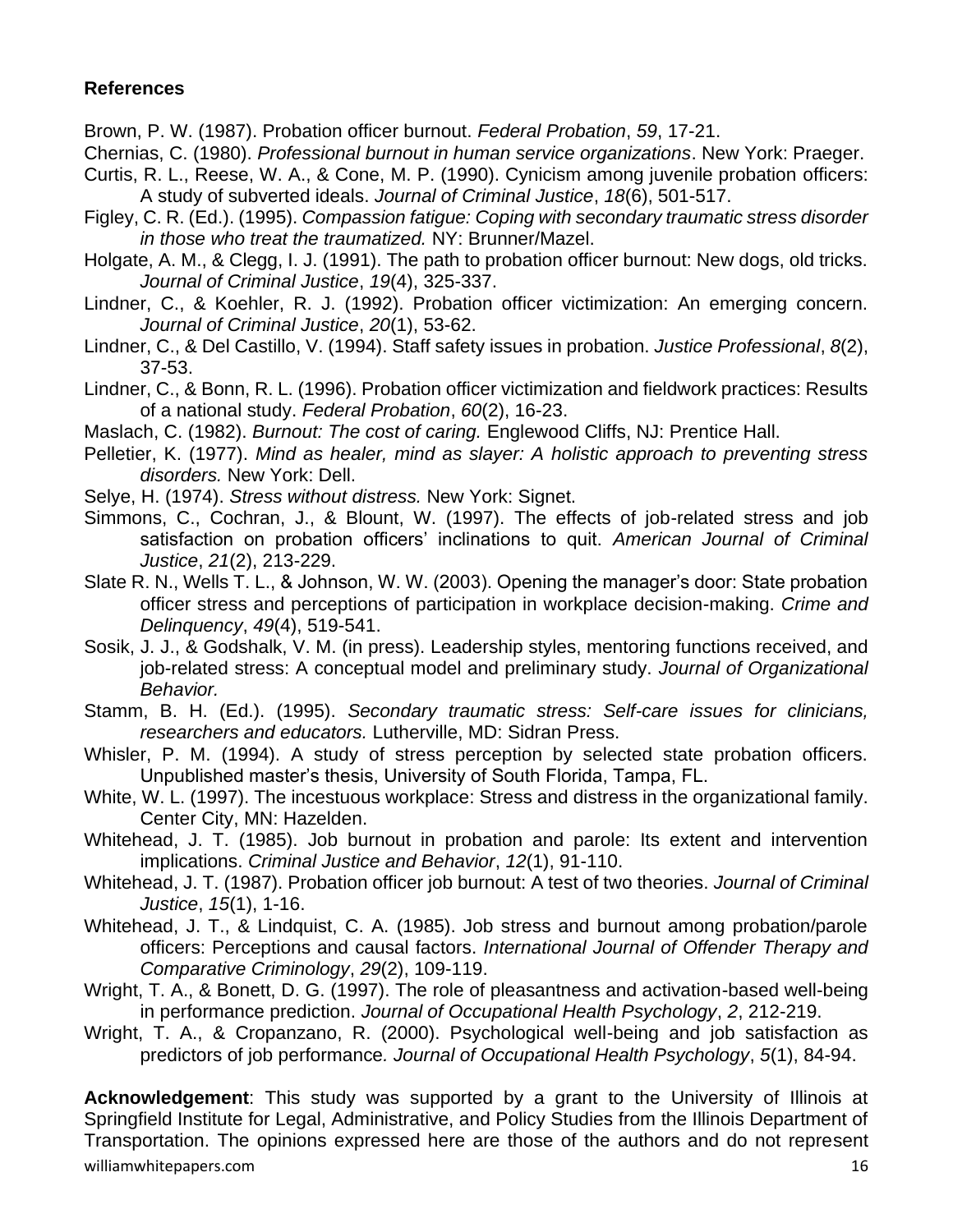opinions or policies of the Illinois Department of Transportation or other Illinois State agencies. We would like to also acknowledge the assistance of Ralon Marchell and Tim Feeney in transcribing the recordings of the four focus groups.

**About the Authors**: William L. White is a senior research consultant at Lighthouse Institute, the research division of Chestnut Health Systems; David Gasperin is the probation program coordinator of the Administrative Office of the Illinois Courts;

Judi Nystrom is the probation management operations specialist at Administrative Office of the Illinois Courts; Tom Ambrose is the senior training coordinator, Institute for Legal and Policy Studies, University of Illinois at Springfield; and Carol Esarey is the interim director, Institute for Legal and Policy Studies, Center for State Policy and Leadership, University of Illinois at Springfield.

# **Appendix A**

#### **Administrative Office of the Illinois Courts Focus Groups on Self-care Patterns among Probation Officers Supervising High-Risk DUI Offenders Participant Information Sheet**

What do you like most about being a PO?

What do you like least about being a PO?

How would you describe your personal philosophy of probation work?

What core values guide your work as a probation officer?

What activities do you do on a regular basis at work to sustain a positive approach to your work? What activities do you do on a regular basis outside of work to sustain a positive approach to your work?

Briefly describe what you do in response to the following:

When I am frustrated at work, I . . .

When I am angry at work, I...

When I am sad or depressed at work, I...

When I feel professionally exhausted or stagnant, I...

When I'm disappointed by the failure of someone I'm supervising, I...

Rate each of the following on the positive influence they have exerted on your performance as a probation officer.

- $1 = not important$
- $2 =$  important
- $3 =$  very important

Attending professional training

Having alone-time rituals that keep me focused (e.g., self-reflection, meditation, prayer, or reading that is informative and motivational)

- \_\_\_ Daily goal-setting and/or self-evaluation at end of day
- \_\_\_ Cultivating relationships with other POs who have a positive attitude
- \_\_\_ Maintaining relationships with POs who work in other offices
- Maintaining relationships with professional peers who work outside the criminal justice system
- Having one or more professional mentors

Having one or more close relationships at work in which I can express emotions related to my work experience